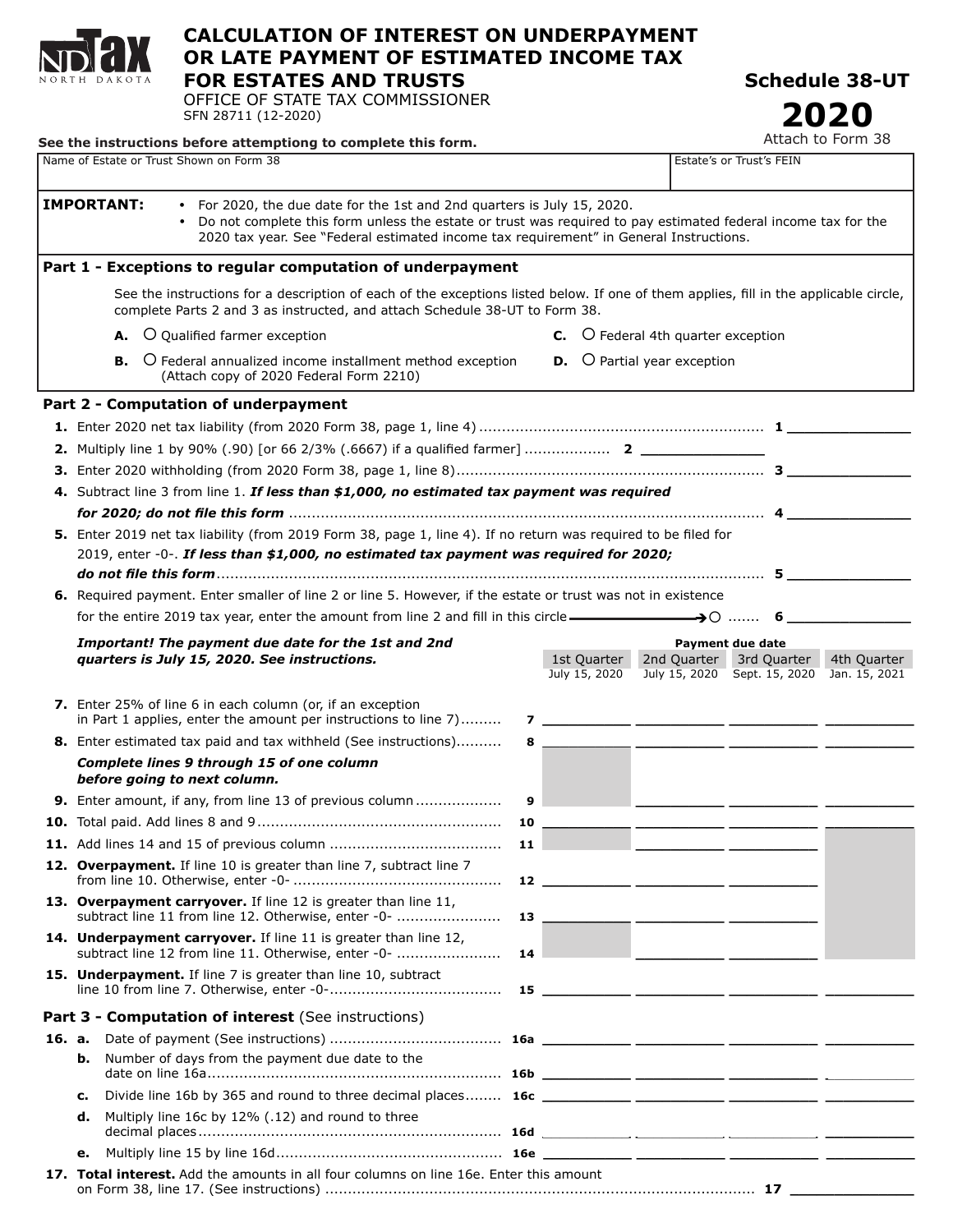### **Change for 2020!**

The estimated tax payment due date for the 1st and 2nd quarters of 2020 is July 15, 2020. Interest is waived on any estimated tax payment due on or before this date as part of the COVID-19 health emergency tax relief measures.

# **General instructions**

A fiduciary for an estate or trust may use Schedule 38-UT to determine if enough estimated North Dakota income tax was paid by the payment due dates and, if not, to calculate the amount of interest to pay on the underpayment or late payment. The dates used on Schedule 38-UT and in these instructions are for calendar year filers. Fiscal year filers should substitute corresponding dates.

#### **Federal estimated income tax requirement.**

Do not complete Schedule 38-UT unless the estate or trust was required to pay estimated federal income tax for the tax year. To determine this, see the 2020 Federal Form 2210.

# **Instructions for Part 1**

Following are descriptions of the exceptions to the regular computation of underpayment listed in Part 1. If one of them applies, fill in the applicable circle.

#### **Item A: Qualified farmer exception**

This exception applies if the fiduciary qualified as a farmer for federal estimated income tax purposes in 2020 and was required to pay estimated federal income tax for the 4th quarter due on January 15, 2021.

#### **Item B: Federal annualized income installment method exception**

This exception applies *only* if the fiduciary used the annualized income installment method to calculate the amount of the underpayment and penalty for federal estimated income tax purposes for 2020. **Attach a copy of the federal annualized income installment method worksheet (from 2020 Federal Form 2210) showing the amounts computed for federal purposes.**

#### **Item C: Federal 4th quarter exception**

This exception applies if the fiduciary did not have to make the 4th quarter estimated federal income tax payment due on January 15, 2021, because the 2020 federal income tax return was filed and the remaining federal income tax due was paid by February 1, 2021.

#### **Item D: Partial year exception**

This exception applies if the estate or trust was not in existence for the entire 2020 tax year and did not receive income subject to North Dakota income tax until after April 15, 2020. **Attach a statement describing the situation.**

## **Instructions for Part 2**

#### **Line 7**

If one of the exceptions in Part 1 applies, enter on this line the appropriate amount(s) as follows:

- If **Item A** applies, enter the amount from line 6 in the 4th quarter column. Enter zero in the first three columns.
- If **Item B** applies, use the annualized federal taxable income determined on the 2020 Federal Form 2210 to calculate an annualized North Dakota taxable income. Include any adjustments required or allowed under North Dakota tax law in the calculation. Enter the amount of estimated North Dakota income tax due by each payment due date calculated in the same manner as under the federal annualized income installment method on Form 2210. **Attach a worksheet showing the North Dakota calculations.**
- **•** If **Item C** applies, enter 25% of the amount on line 6 in the 1st, 2nd and 3rd columns. Enter zero in the 4th quarter column.
- If **Item D** applies, the amount to enter in each column depends on when the estate or trust first received income from North Dakota sources in 2020. If received after March 31 and before June 1, 2020, enter one-third of the amount on line 6 in the 2nd, 3rd, and 4th quarter columns. If received after May 31 and before September 1, 2020, enter one-half of the amount on line 6 in the 3rd and 4th quarter columns. If received after August 31, 2020, and before January 1, 2021, enter the amount from line 6 in the 4th quarter column.

#### **Line 8**

Enter the amount of estimated tax paid and income tax withheld for each quarter. (Note: Do not include the income tax withheld from nonresident beneficiaries from Form 38, page 1, line 5.) Unless it can be shown otherwise, one-fourth of the total amount withheld is deemed to have been withheld by each payment due date. If the fiduciary elected to apply an overpayment from the 2019 North Dakota Form 38 to the 2020 estimated tax, enter the overpayment in the 1st quarter column; however, if the fiduciary attached a statement to the 2019 return requesting the overpayment to be applied to another quarter, enter the overpayment in the appropriate column.

# **Instructions for Part 3**

### **Important!**

The estimated tax payment due date for the 1st and 2nd quarters is July 15, 2020, to account for the COVID-19 interest waiver for payments due on or before this date. For the 1st and 2nd quarters, a reference to a payment due date means July 15, 2020, and a reference to a late payment means a payment made after July 15, 2020.

Interest of 12% per year is charged on an underpayment or late payment of estimated tax. Interest accrues from the due date of the payment to the earlier of April 15, 2021, or the date the estimated tax due is paid in full. In the case where an overpayment is applied to offset an underpayment, the overpayment is considered to have been applied as of the payment due date for the quarter in which the overpayment occurred.

In some cases, it may be necessary to compute the interest on a separate worksheet, in which case skip lines 16a through 16d and enter the separately computed interest on line 16e in the appropriate column. **Attach a worksheet showing the calculation.**

For purposes of computing interest, the amount paid for a quarter must be applied first to the amount due for that quarter. If the total amount paid exceeds the amount due, the excess must be applied to offset an outstanding underpayment, if any, from a previous quarter, starting with the earliest underpayment. In addition, in the case of a late payment, the interest on line 16e must be computed on the amount due on line 7 less any tax withheld included on line 8.

### **Line 16a**

Except for a late payment or where an underpayment is offset by a subsequent quarter's overpayment, enter April 15, 2021. If there is a late payment and the amount of the payment equals or exceeds the amount of estimated tax due, enter the date of payment. If an underpayment is fully offset by a subsequent quarter's overpayment, enter the payment due date for the quarter in which